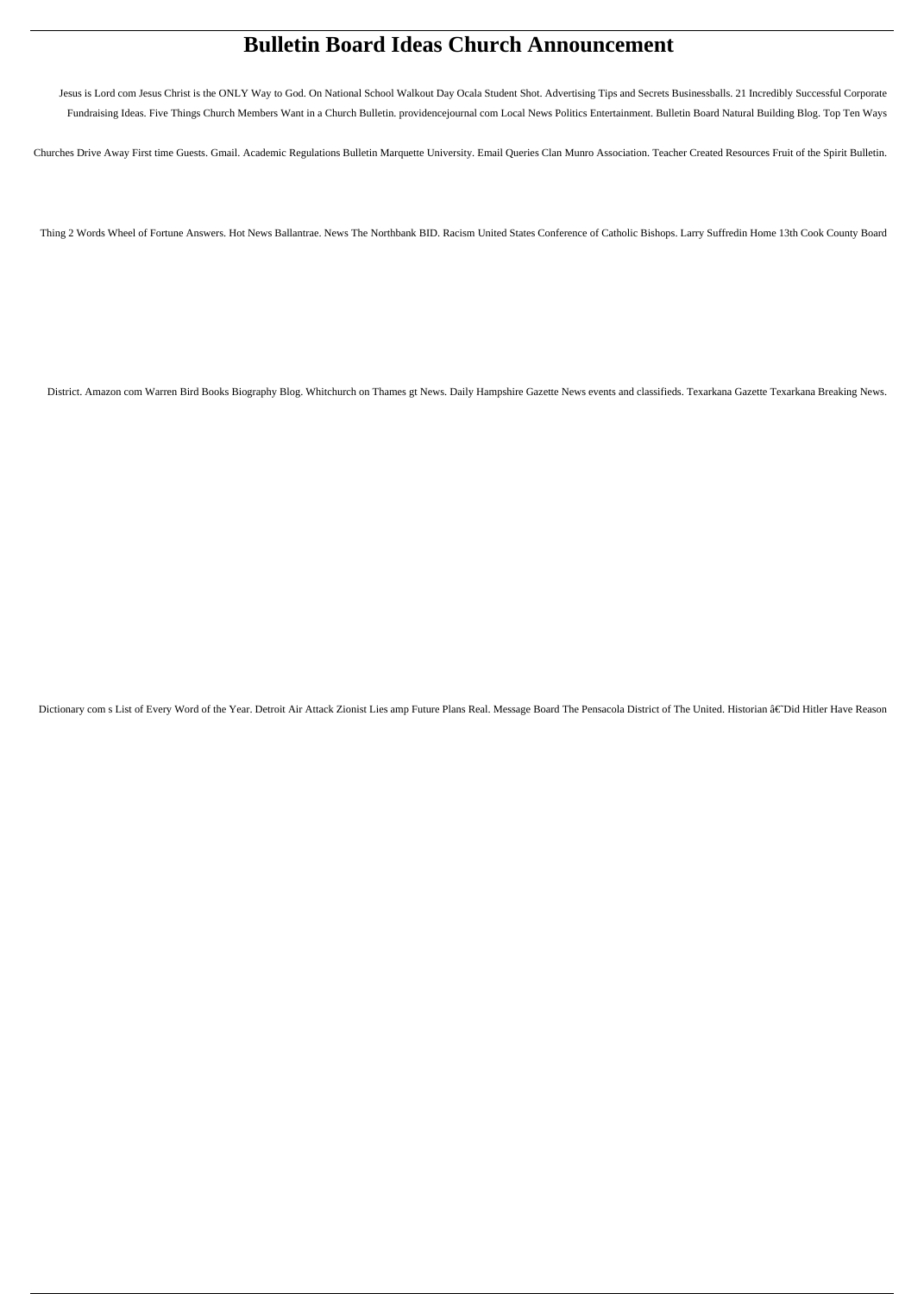# **Jesus Is Lord Com Jesus Christ Is The ONLY Way To God**

April 29th, 2018 - Jesus Christ Did Not Come To Condemn You Jesus Came To Save You From Your Sins Hear Ye The Word Of The LORD Before It Is Everlasting Too Late Hell Is Real'

April 21st, 2018 - OCALA FL  $\hat{a} \in \hat{C}$  on a day when high school students were participating in a National School Walkout against gun violence an Ocala Florida student was shot and wounded on his school campus'

#### '**On National School Walkout Day Ocala Student Shot**

April 8th, 2013 - Facebook Twitter Email Print When You Walk In Most Church Worship Services You Are Typically Handed Some Printed Material It Goes By Different Names But The Most Common And The Longest Standing Name Is  $\hat{a} \in \hat{b}$ ulletin  $\hat{a} \in \hat{b}$ 

# '*Advertising Tips And Secrets Businessballs*

*May 4th, 2018 - Free Online Simple Ideas For Marketing Your Business And Generating Sales Leads And Enquiries*''**21 INCREDIBLY SUCCESSFUL CORPORATE FUNDRAISING IDEAS**

MAY 5TH, 2018 - LOOKING FOR SUCCESSFUL CORPORATE FUNDRAISING IDEAS TO IMPLEMENT RIGHT AWAY LOOK NO FURTHER CHECK OUT OUR LIST OF 17 IDEAS THAT ARE SURE TO HELP YOUR RAISE MONEY IN A

#### FLASH''**Five Things Church Members Want In A Church Bulletin**

MAY 3RD, 2018 - STUDENT APPEALS A STUDENT HAS THE RIGHT TO APPEAL THE HEARING BOARD'S DETERMINATION IF HE SHE BELIEVES THE DETERMINATION WAS UNFOUNDED BIASED OR CAPRICIOUS OR THERE IS NEW INFORMATION AVAILABLE THAT WAS NOT AVAILABLE AT THE TIME OF HEARING WHICH AFFECTS THE DISCIPLINARY DECISION''**email queries clan munro association**

#### '**providencejournal Com Local News Politics Entertainment**

May 6th, 2018 - 40 000 Business Were Nominated For The Readers Choice Awards And Then Journal Readers Picked The Winners,

# '**BULLETIN BOARD NATURAL BUILDING BLOG**

JUNE 6TH, 2017 - THIS IS AN OPPORTUNITY FOR VISITORS TO POST THEIR OWN BULLETIN BOARD ANNOUNCEMENTS ON THE EARTHBAG BUILDING BLOG THE WAY TO DO THIS IS SIMPLY TO POST YOUR ANNOUNCEMENT AS A COMMENT TO THIS PAGE SO THAT OTHERS MIGHT BROWSE THESE ANNOUNCEMENTS''**TOP TEN WAYS CHURCHES DRIVE AWAY FIRST TIME GUESTS** NOVEMBER 1ST, 2014 - IF YOU ATTEND A CHURCH REGULARLY YOU€™VE PROBABLY NOTICED THE PHENOMENON A GUEST SHOWS UP FOR A WORSHIP SERVICE BUT HE OR SHE NEVER RETURNS'

## '**Gmail**

May 3rd, 2018 - Gmail is email that s intuitive efficient and useful 15 GB of storage less spam and mobile access'

# '**ACADEMIC REGULATIONS BULLETIN MARQUETTE UNIVERSITY**

may 3rd, 2018 - bulletin board before anything is placed on this page we will require your permission to enter your name and email address'

# '**Teacher Created Resources Fruit Of The Spirit Bulletin**

**October 9th, 2015 - Buy Teacher Created Resources Fruit Of The Spirit Bulletin Board Display Set 7038 Home Amp Kitchen Amazon Com FREE DELIVERY Possible On Eligible Purchases**''**Thing 2 Words Wheel Of Fortune Answers**

May 5th, 2018 - Find All Thing 2 Word Answers To Your Wheel Of Fortune Mobile App Puzzles Use Category Filters Like Number Of Words Number Of Letters In Each Word And Letters Shown

And Will See All Possible Results From Which You Can Further Filter And Find Your Answer' '**Hot News Ballantrae**

May 5th, 2018 - News Notes in Ballantrae There is no regular schedule for the update of this column We will only post updates latest on top if there is relevant information the board wishes to share

# with the Landowners and Residents of the Ballantrae Community between issues of the Communicator''*News The Northbank BID*

*May 4th, 2018 - Mayor Launches New Culture Strategy With Small Grants For Bright Ideas April 3 2018 Press Release 23 March 2018 Culture Seeds Will Offer £1million In Small Grants To Support Brilliant Grassroots Cultural Activity Across The Capital Grants Of Between £1 000 And £5 000 Will Be Made Available To Individuals And Small Organisations*'

# '**Racism United States Conference Of Catholic Bishops**

**May 4th, 2018 - Teaching Resources Responding To The Sin Of Racism Resources This Packet Which Includes Bulletin Text Handouts And Memes Was Compiled By Various Offices Of The USCCB**''**Larry Suffredin Home 13th Cook County Board District**

May 5th, 2018 - Thank You For Visiting My Website It Is An Honor And Privilege To Serve As The Cook County Board Commissioner And Forest Preserve District Board Commissioner For The 13th District Which Includes The Following Cities And Villages 49th Amp 50th Wards Of The City Of Chicago The City Of Evanston And The Villages Of Glencoe Glenview Kenilworth' '**amazon com warren bird books biography blog**